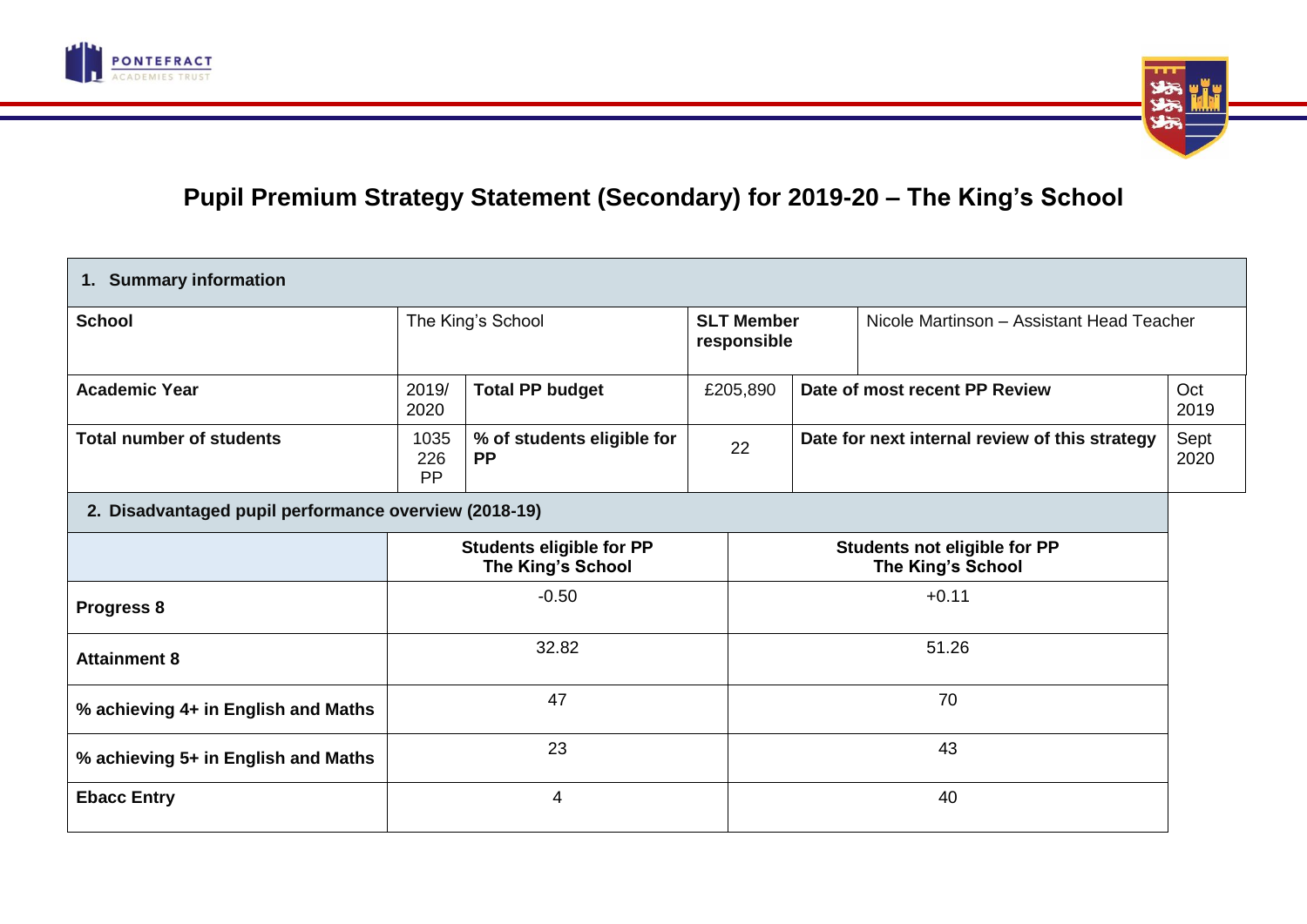



| 3. Strategic Aims for disadvantaged pupils                                                                |                                                             |                                                                                                                                                                                                                                                                                                                                                                                                                                                                                                                                                                                                                                                                                                      |  |  |
|-----------------------------------------------------------------------------------------------------------|-------------------------------------------------------------|------------------------------------------------------------------------------------------------------------------------------------------------------------------------------------------------------------------------------------------------------------------------------------------------------------------------------------------------------------------------------------------------------------------------------------------------------------------------------------------------------------------------------------------------------------------------------------------------------------------------------------------------------------------------------------------------------|--|--|
|                                                                                                           | <b>Target</b>                                               | <b>Target Date</b>                                                                                                                                                                                                                                                                                                                                                                                                                                                                                                                                                                                                                                                                                   |  |  |
| <b>Progress 8</b>                                                                                         | $-0.25$                                                     | September 2020                                                                                                                                                                                                                                                                                                                                                                                                                                                                                                                                                                                                                                                                                       |  |  |
| <b>Attainment 8</b>                                                                                       | 40.0                                                        | September 2020                                                                                                                                                                                                                                                                                                                                                                                                                                                                                                                                                                                                                                                                                       |  |  |
| % achieving 4+ in English and Maths                                                                       | 55                                                          | September 2020                                                                                                                                                                                                                                                                                                                                                                                                                                                                                                                                                                                                                                                                                       |  |  |
| % achieving 5+ in English and Maths                                                                       | 35                                                          | September 2020                                                                                                                                                                                                                                                                                                                                                                                                                                                                                                                                                                                                                                                                                       |  |  |
| 4. Quality of Education for disadvantaged pupils (Teaching Strategies)<br><b>Expenditure: £122,075.50</b> |                                                             |                                                                                                                                                                                                                                                                                                                                                                                                                                                                                                                                                                                                                                                                                                      |  |  |
| Objective                                                                                                 | <b>Success criteria</b>                                     | <b>Evidence/Projected Spending</b>                                                                                                                                                                                                                                                                                                                                                                                                                                                                                                                                                                                                                                                                   |  |  |
| Facilitate high achievement for DP and<br>successful entry into further<br>education/training.            | TKS achieves strategic targets for<br>disadvantaged pupils. | Attendance at 'Achieve' intervention sessions to be<br>consistent with wider school, Implementation of PP<br>strategy, pupil premium funding. DP intervention strategy<br>with students placed in areas to improve confidence,<br>subject performance and aspiration.<br>Achieved through:<br>Provision of resources to enable DP students to<br>achieve including revision guides and stationary<br>Achieve sessions Monday to Thursday during term<br>time with specific targeting and individualised teaching<br>of DP.<br>Vocational qualifications offered by external providers<br>including Hair and Beauty.<br>Confidence and resilience classes for DP students<br>through 'Positively Mad' |  |  |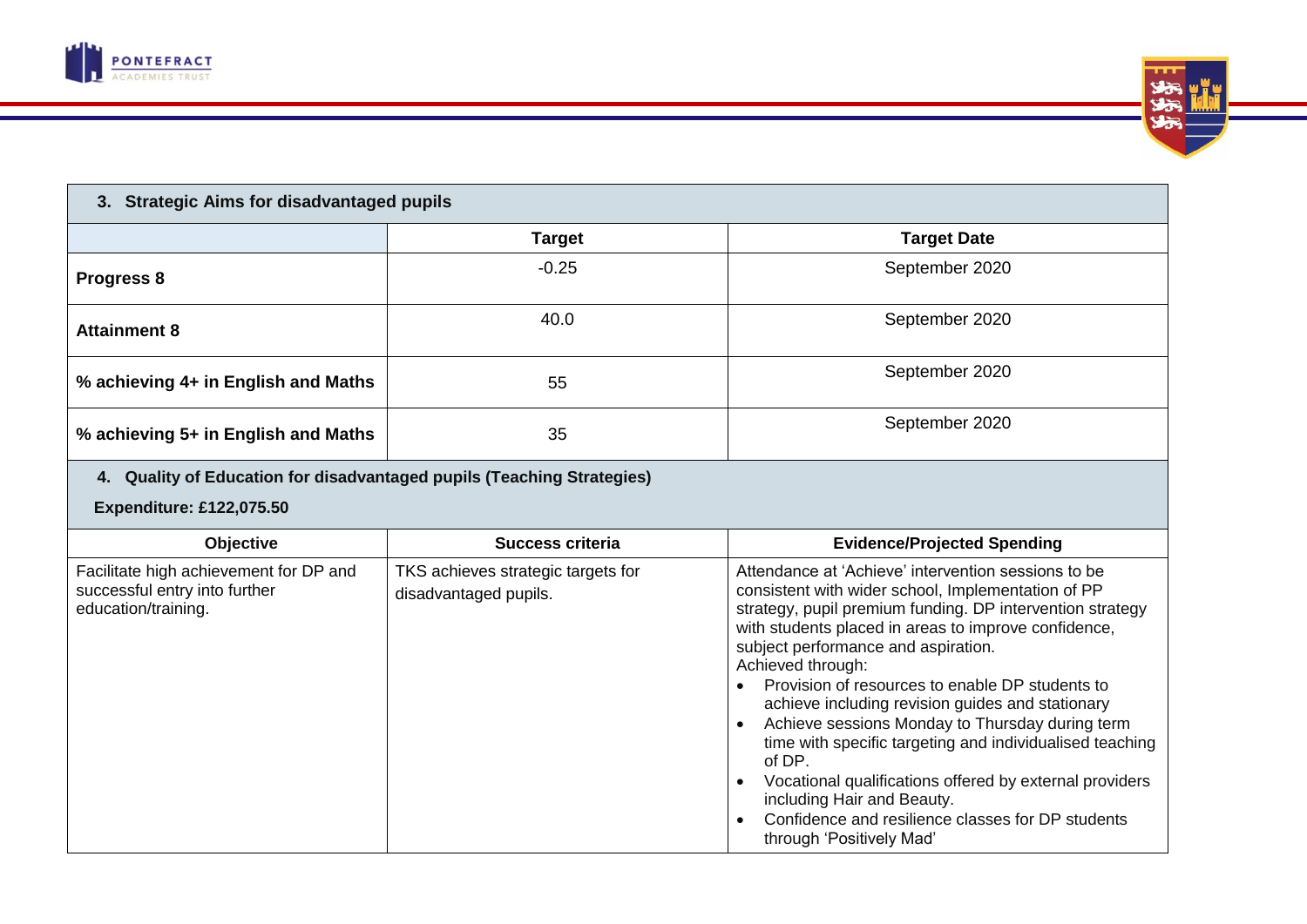



|                                                                                                                                                         |                                                                                                                                                                                                                       | Small Group confidence and self-esteem building<br>training with specialist coaching providers<br>SLO directed to work with DP students and improve<br>$\bullet$<br>outcomes and attendance for these students and<br>provide pastoral support<br>Visits to employers to raise careers aspirations.<br>$\bullet$                                                                                                                                                                                                                                                                                                                                                                                                                                                                                                                                                                                                                                                |
|---------------------------------------------------------------------------------------------------------------------------------------------------------|-----------------------------------------------------------------------------------------------------------------------------------------------------------------------------------------------------------------------|-----------------------------------------------------------------------------------------------------------------------------------------------------------------------------------------------------------------------------------------------------------------------------------------------------------------------------------------------------------------------------------------------------------------------------------------------------------------------------------------------------------------------------------------------------------------------------------------------------------------------------------------------------------------------------------------------------------------------------------------------------------------------------------------------------------------------------------------------------------------------------------------------------------------------------------------------------------------|
| Develop and implement effective<br>teaching strategies that allows DP to<br>embed knowledge and skills of the<br>curriculum.                            | Outcomes for DP increases by at least 0.25.                                                                                                                                                                           | Staff CPD programme, Attendance at Achieve sessions,<br>specialisms developed as part of the Lead Practitioner<br>Team, Ongoing quality assurance including lesson<br>observations, learning walks and work scrutiny as part of<br>the A&I cycle. This is further achieved through:<br>DP students all have individualised targets to ensure<br>they achieve highly, as discussed in Achievement and<br>Improvement meetings and all line management<br>meetings<br>Providing Alternative Curriculum provision for students<br>who struggle to access mainstream education<br>Herd Farm Maths intervention weekend to allow<br>students to engage with core skills intensively in an<br>alternative environment:<br>Access to Hegarty Maths and Educake to increase<br>engagement for DP<br>Specific CPD for staff regarding strategies to ensure<br>DP students achieve the highest outcomes possible<br>Additional Maths and English support in small groups. |
| Implement a literacy strategy that<br>improves DP reading ability and wider<br>literacy skills so that they can access the<br>full range of curriculum. | All Year 7, 8 and 9 DP read 12 books in<br>2019-20. Accelerated Reader shows all PP<br>students improve their chronological reading<br>age.<br>Ruth Miskin embedded at KS3 to all<br>students who cannot access Lexia | TKS Literacy Strategy, RM embedded, Reading age data<br>recorded and communicated to parents/carers.<br>Increased literacy achieved through:<br>LRC available at lunch times and break times for<br>reading and private study<br>Library book lending service so DP can read a wide<br>$\bullet$<br>range of texts at home                                                                                                                                                                                                                                                                                                                                                                                                                                                                                                                                                                                                                                      |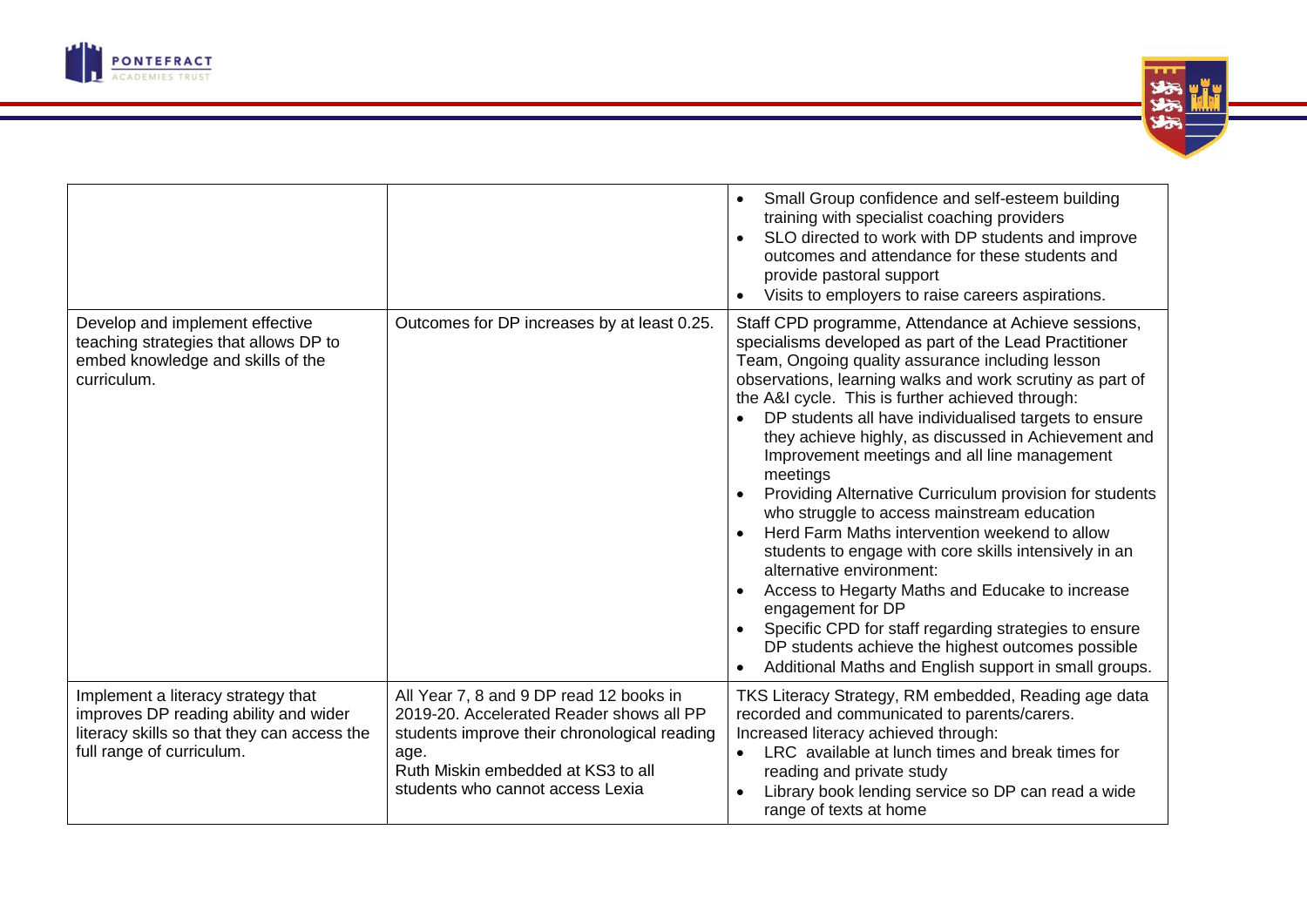



| Purchasing of books for disadvantaged students in<br>order to further facilitate home reading:<br>Accelerated reader programme ensures DP students<br>are reading texts which will most improve their reading<br>ability<br>Appointment of literacy coordinator to improve literacy<br>for DP students<br>Use of Lexia for DP students most requiring literacy<br>intervention<br>Remodelling of the LRC to ensure that DP students<br>have a place to study and access to a wide range of<br>texts.<br>Literacy a focus across all subject area.<br>Allocating a member of teaching staff a TLR to drive<br>literacy improvements. |  |
|-------------------------------------------------------------------------------------------------------------------------------------------------------------------------------------------------------------------------------------------------------------------------------------------------------------------------------------------------------------------------------------------------------------------------------------------------------------------------------------------------------------------------------------------------------------------------------------------------------------------------------------|--|
|                                                                                                                                                                                                                                                                                                                                                                                                                                                                                                                                                                                                                                     |  |

## **5. Behaviour and attitudes of disadvantaged pupils (Wider strategies)**

## **Expenditure: £45,511.01**

| <b>Objective</b>                                               | Success criteria                                                                                                                           | <b>Evidence/Projected Spending</b>                                                                                                                                                                                                                                                                                                                                                                                                                                                                                                                                                                                                                                                                                   |
|----------------------------------------------------------------|--------------------------------------------------------------------------------------------------------------------------------------------|----------------------------------------------------------------------------------------------------------------------------------------------------------------------------------------------------------------------------------------------------------------------------------------------------------------------------------------------------------------------------------------------------------------------------------------------------------------------------------------------------------------------------------------------------------------------------------------------------------------------------------------------------------------------------------------------------------------------|
| Improve the attendance of DP and<br>reduce persistent absence. | Attendance is in line with national average of<br>non-DP and there is a significant closing of<br>the gap between DP and non-DP in school. | Improved attendance for DP students achieved through:<br>Recruitment of new EWO and Attendance Officer to<br>act swiftly and follow-up non-attendance<br>creative pastoral work e.g. breakfast clubs etc. Weekly<br>reviews (AHT, EWO/AO), DP intervention strategy<br>with students placed in areas to improve confidence,<br>subject performance and aspiration.<br>Student Liaison Officers are proactive in developing<br>pastoral strategies to support DP.<br>Ensuring DPs are able to comply with uniform<br>standards, thus improving self-esteem and attendance<br>in school, by providing clothing where required:<br>Student transport funding where required to ensure<br>DDP are able to attend school. |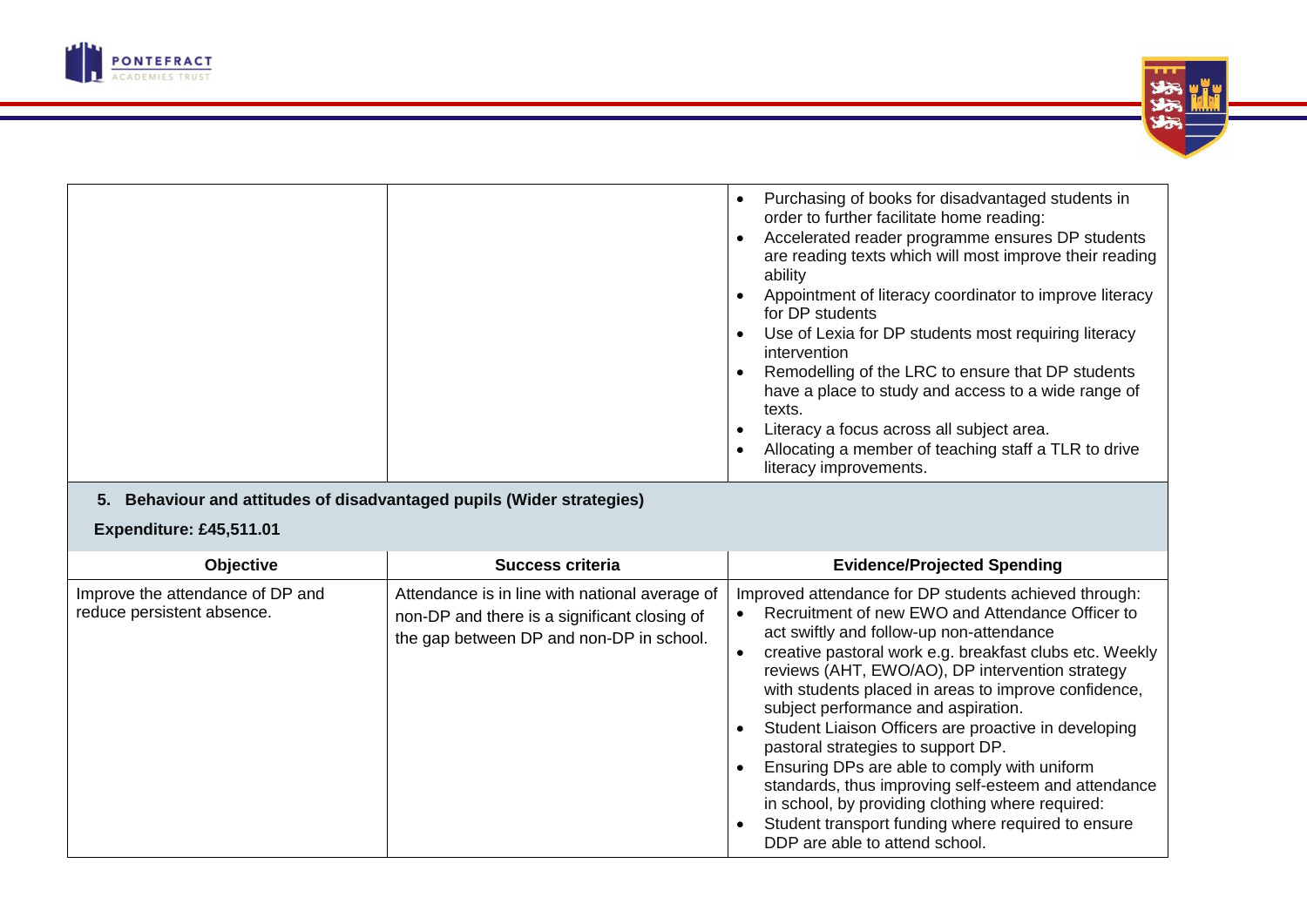



| Personal Development of disadvantaged pupils (Wider Strategies)<br>6.<br><b>Expenditure: £38,100.00</b><br><b>Objective</b>                                                                                                        | <b>Success criteria</b>                                                                                                                                                                                                                          | <b>Evidence/Projected Spending</b>                                                                                                                                                                                                                                                                                                                                                                                                                                                                                                                                                                                                                                                                                                                                                                                                                                                                                                                                                                                                                                                                                                                                                                                                                |
|------------------------------------------------------------------------------------------------------------------------------------------------------------------------------------------------------------------------------------|--------------------------------------------------------------------------------------------------------------------------------------------------------------------------------------------------------------------------------------------------|---------------------------------------------------------------------------------------------------------------------------------------------------------------------------------------------------------------------------------------------------------------------------------------------------------------------------------------------------------------------------------------------------------------------------------------------------------------------------------------------------------------------------------------------------------------------------------------------------------------------------------------------------------------------------------------------------------------------------------------------------------------------------------------------------------------------------------------------------------------------------------------------------------------------------------------------------------------------------------------------------------------------------------------------------------------------------------------------------------------------------------------------------------------------------------------------------------------------------------------------------|
| The SMSC and Enrichment offer is clear,<br>well-advertised and well attended by DP.<br>This is to ensure students have<br>opportunities to engage with cultural<br>experiences that will develop core and<br>employability skills. | The % of DP are equally represented on<br>trips and clubs with the whole school %. All<br>DP are offered the opportunity to experience<br>something new e.g. Theatre trip etc. Free<br>instrument lessons and reduction in the cost<br>of trips. | The EEF toolkit shows that a range of social interventions<br>has a positive impact on students. Arts Education (+2<br>months), Outdoor Education (+3 months) and social and<br>emotional learning (+4 months). KS3 graduation feedback<br>and new reporting on attendance moving to a Bromcom<br>sign-up system whereby DP students can be supported to<br>attend enrichment opportunities<br>Achieved through:<br>Peripatetic music lessons for DP students and loan of<br>musical instruments<br>Additional music support from outside consultants to<br>assist with composition and music technology<br>Experience of live theatre including Blood Brothers<br>theatre trips and visiting theatre companies<br>Experiences of different countries to broaden<br>knowledge of culture, environment and historical<br>events e.g. Iceland and Belgium battlefields.<br>Participation in sports for DP students including Sports<br>Academy and purchasing of sports equipment to allow<br>increased participation of DP students and<br>participation in winter sports<br>Purchasing of resources to provide quality enrichment<br>experiences which appeal to all students through<br>offering a wide variety of activities on different days. |